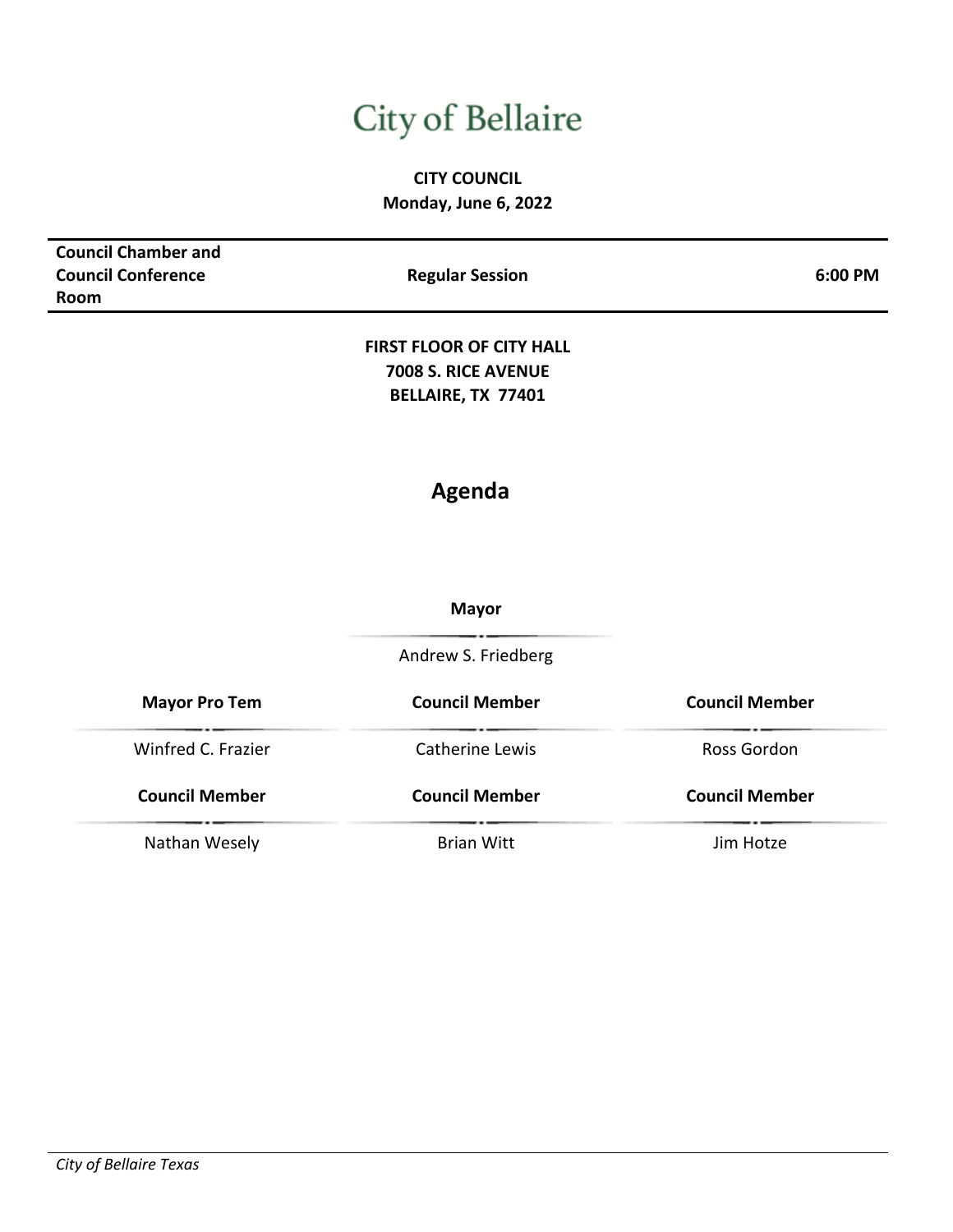#### **REGULAR SESSION - 6:00 P.M.**

- **A. Call to Order Andrew S. Friedberg, Mayor.**
- **B. Announcement of a Quorum Andrew S. Friedberg, Mayor.**
- **C. Inspirational Reading and/or Invocation Andrew S. Friedberg, Mayor.**
- **D. Pledges to the Flags Andrew S. Friedberg, Mayor.**

#### **1. U.S. Pledge of Allegiance:**

I pledge allegiance to the Flag of the United States of America, and to the Republic for which it stands, one Nation under God, indivisible, with liberty and justice for all.

# **2. Pledge to the Texas Flag:**

Honor the Texas flag; I pledge allegiance to thee, Texas, one state under God, one and indivisible.

#### **E. Recognition of Proclamations.**

- 1. Issuance of a proclamation by Andrew S. Friedberg, Mayor, proclaiming June 3, 2022, as National Gun Violence Awareness Day in the City of Bellaire, Texas, in support of efforts nationwide to reduce incidents of gun violence and to honor and remember victims and survivors. [Agenda Statement Report - Pdf](http://bellairetx.civicweb.net/document/43487/_p%20style=_text-align_justify;__Issuance%20of%20a%20pr.pdf?handle=0ADF5DF4B5B54A978F8BFC26882ADFCA)
- 2. Issuance of a proclamation by Andrew S. Friedberg, Mayor, proclaiming June 8, 2022, as "National Time Out Day" in the City of Bellaire, Texas, to bring greater awareness to the safe surgery practice of taking a "time out" before operative and other invasive procedures - Requested by Tracy L. Dutton, City Clerk, on behalf of the Association of periOperative Registered Nurses (AORN).

[Agenda Statement Report - Pdf](http://bellairetx.civicweb.net/document/43492/_p%20style=_text-align_justify;__Issuance%20of%20a%20pr.pdf?handle=59667D95AE7E4D11912DAEDC7F547ADC)

#### **I. PUBLIC HEARING (SPECIFIC USE PERMIT FOR DRIVE-THROUGH RESTAURANT)**

- **A. Reading of the Notice of Public Hearing Tracy L. Dutton, City Clerk.**
- **B. Summary of Public Hearing Procedure Deacon Tittel, Interim City Manager.**

#### **C. Presentation of Proposal:**

Public hearing on an application filed by Jones Carter Civil Engineering on behalf of Salad and Go, LLC, for a Specific Use Permit to build and operate a 780 square foot drive-through restaurant at 5201 Bellaire Boulevard within the Corridor Mixed Use (CMU) Zoning District, as provided for in Section 24-536 (B)(2)(c) of the Code of Ordinances of the City of Bellaire, Texas - Submitted by Michael Leech, Director of Public Works and Development Services. [Agenda Statement Report - Pdf](http://bellairetx.civicweb.net/document/43402/_p%20style=_text-align_justify;___span%20class=_fon.pdf?handle=EA5E2502B70F4B89A7981CB80A3C5AC4)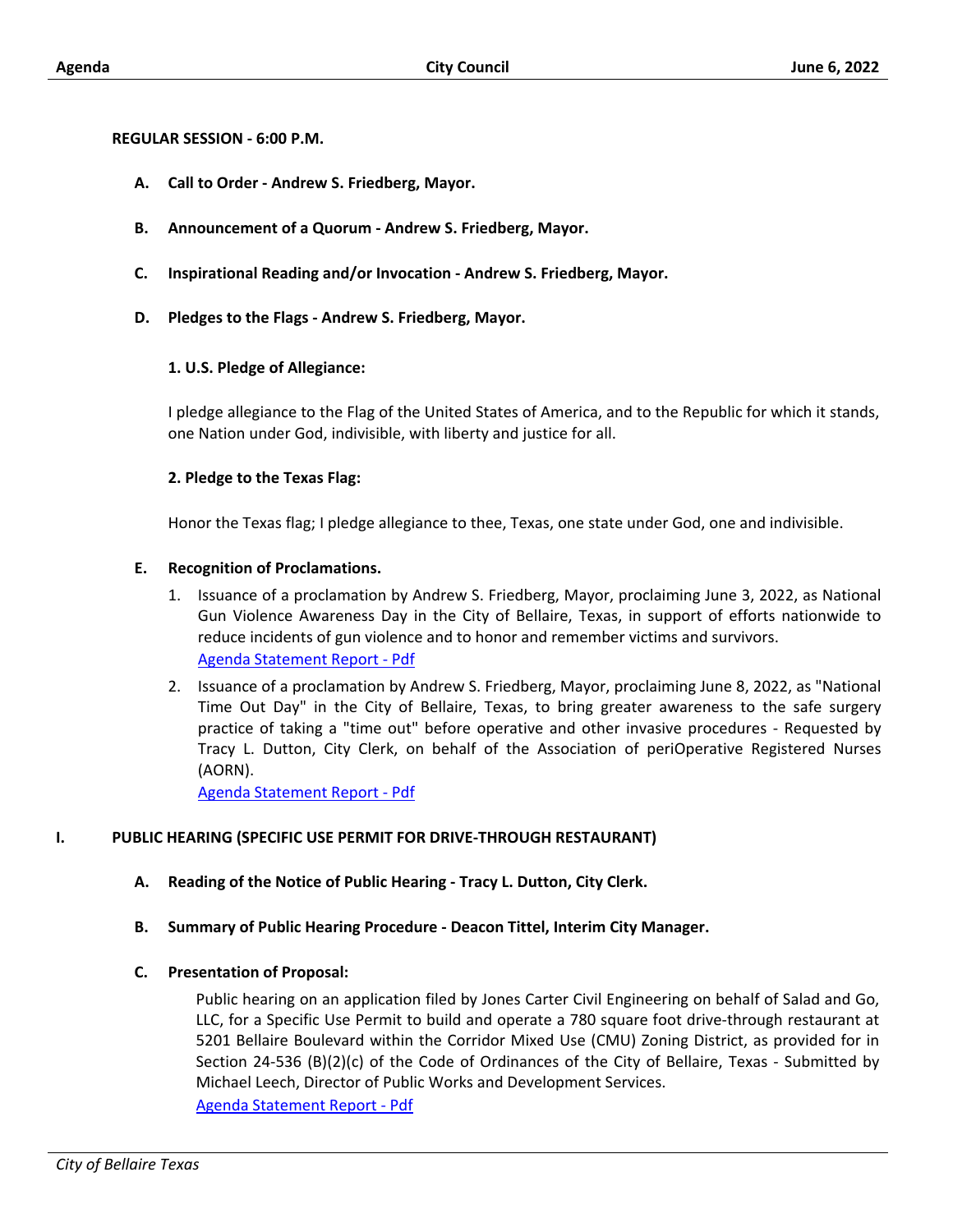# **D. Public Comment.**

The Mayor will recognize speakers who have completed a sign-up sheet prior to the commencement of the public hearing. Each speaker shall have a time limit of up to five (5) minutes, with no extension, and with notice after four (4) minutes that one (1) minute is left. Questions from the public shall be addressed to the Mayor, and the Mayor and members of the City Council may refer such questions to the applicant or to staff as appropriate.

# **E. Questions from the Mayor and City Council.**

# **F. Close of the Public Hearing.**

Oral public comment on the subject matter of the public hearing will not be received following the close of the public hearing. The public may submit written comments to the City Council prior to its final deliberation. All written comments must be received in the City Clerk's office by noon on the Thursday preceding the meeting of final deliberation for inclusion in the official record of the proceedings. It is anticipated that final deliberation will occur on Monday, June 20, 2022; therefore, written comments should be submitted by noon on Thursday, June 16, 2022.

**G. Adjourn.**

# **II. REGULAR MEETING**

- **A. Call to Order Andrew S. Friedberg, Mayor.**
- **B. Announcement of a Quorum Andrew S. Friedberg, Mayor.**
- **C. Personal/Audience Comments.**

To address the City Council, please complete a sign-up sheet (located at the entrance to the Council Chamber) and submit it to City Clerk Tracy L. Dutton prior to the time for personal/audience comments. Each speaker shall have a time limit of up to five (5) minutes, with no extension, and with notice after four (4) minutes that one (1) minute is left. In the event of pressing business before the City Council or matters requiring its immediate attention or action, the City Council may, prior to the opening of audience comments, set a different maximum time limit for each speaker by a vote of four (4) members of the City Council.

The purpose of this item is to allow the residents of Bellaire and other interested persons an opportunity to address the City Council on agenda issues and on non-agenda issues that are a matter of the jurisdiction of the City Council (i.e., City policy and legislative issues). Non-agenda issues regarding daily operational or administrative matters should be first dealt with at the administrative level by calling City Hall at (713) 662-8222 during business hours.

*[Note: The Texas Open Meetings Act, Texas Government Code, Chapter 551, prohibits the City Council from fully discussing, debating, or considering subjects for which public notice has not been given on*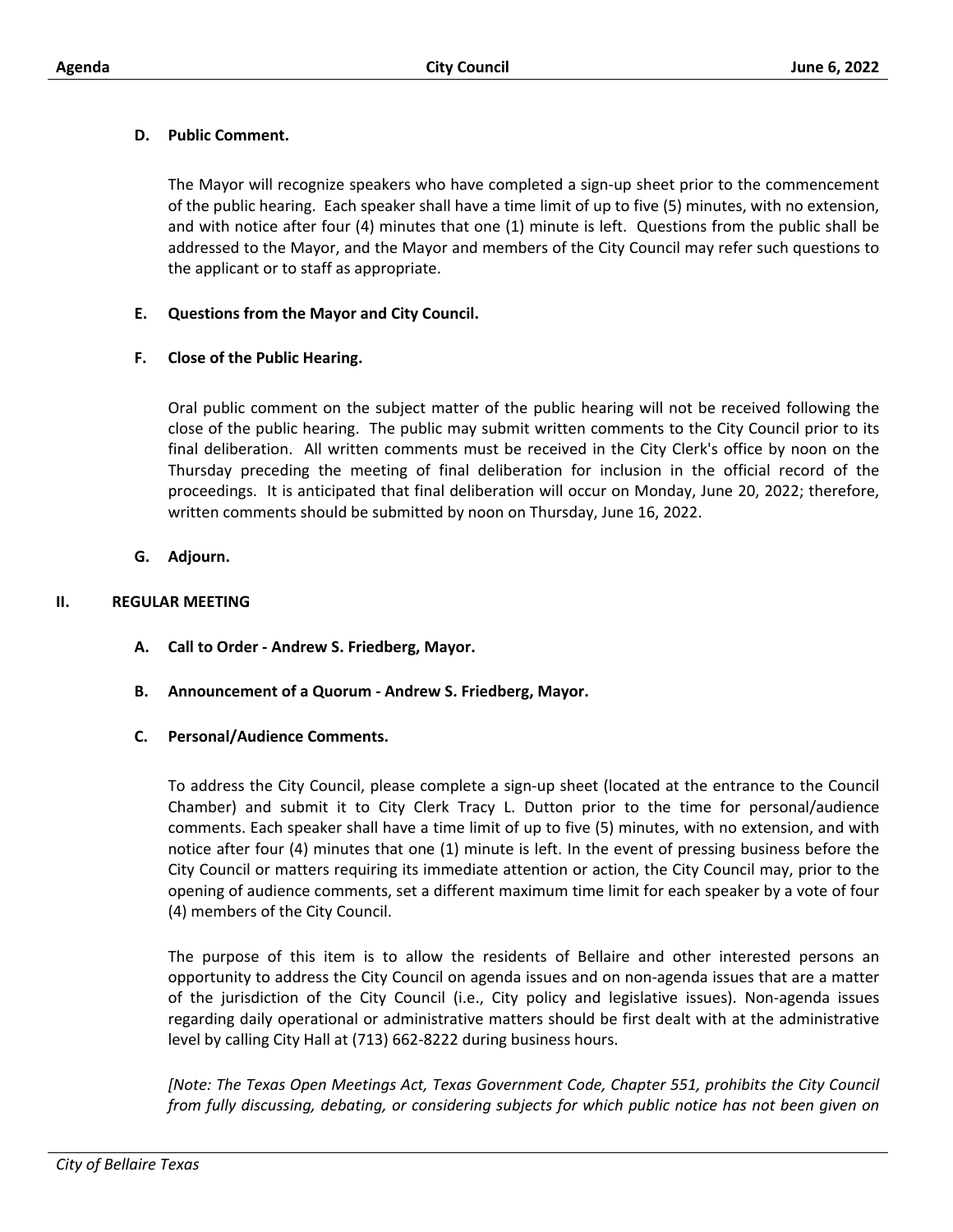*the agenda. Issues that cannot be referred to the City Staff for action may be placed on the agenda of a future City Council Session.]*

# **D. Reports and Presentations:**

City Manager's Report to provide information concerning City operations and projects, to include: City operations/personnel updates, communication activity, and future Council meeting information - Submitted by Deacon Tittel, Interim City Manager. [Agenda Statement Report - Pdf](http://bellairetx.civicweb.net/document/43479/_p%20style=_text-align_justify;__City%20Manager_s%20R.pdf?handle=9DFA0E639B7447BDB2BF502F7AA85B14)

#### **E. New Business.**

# **1. Consent Agenda.**

Items set out in the consent agenda are considered routine and are recommended for approval by the passage of a single motion, without discussion or debate, that the consent agenda be adopted. Upon request of any member of City Council, items shall be removed from the consent agenda and considered separately.

# **a. Approval of Minutes:**

Consideration of and possible action on the adoption of the minutes of the Regular Session of the City Council of the City of Bellaire, Texas, held on Monday, May 2, 2022, and of the Special Sessions held on Wednesday, April 27, 2022, Thursday, May 5, 2022, and Monday, May 16, 2022 - Submitted by Tracy L. Dutton, City Clerk.

[City Council - May 02 2022 - Minutes](http://bellairetx.civicweb.net/document/43533/City%20Council%20-%20May%2002%202022%20-%20Minutes%20-%20Final.docx?handle=74F08306899440C78C61402E3C6B37F8) [City Council - Apr 27 2022 - Minutes](http://bellairetx.civicweb.net/document/43521/City%20Council%20-%20Apr%2027%202022%20-%20Minutes%20-%20Final.docx?handle=60120D590FF343A4993573B362EFD7EF) [City Council - May 05 2022 - Minutes](http://bellairetx.civicweb.net/document/43522/City%20Council%20-%20May%2005%202022%20-%20Minutes%20-%20Final.docx?handle=10A560395B4C497BBAE7984A3D4CDA01) [City Council - May 16 2022 - Minutes - Special Session](http://bellairetx.civicweb.net/document/43523/City%20Council%20-%20May%2016%202022%20-%20Minutes%20-%20Special%20Ses.docx?handle=631ECD313AE947DD904904EDCE5CCCA8)

#### **b. Adoption of Ordinances and Resolutions:**

i. Consideration of and possible action on the adoption of a resolution of the City Council of the City of Bellaire, Texas, appointing an Animal Shelter Advisory Committee - Submitted by Onesimo Lopez, Chief of Police.

[Agenda Statement Report - Pdf](http://bellairetx.civicweb.net/document/43468/_p%20style=_text-align_justify;__Consideration%20of.pdf?handle=8236EFB2C18A4EBC9547CFBEA60D947D)

ii. Consideration of and possible action on the adoption of an ordinance of the City Council of the City of Bellaire, Texas, authorizing the Interim City Manager and the City Clerk to execute and attest, respectively, a Standard Form of Agreement with 24/6 Technical Services, LLC, for On-Call Mechanical and Electrical Services for Water and Wastewater Facilities, for an initial one-year term in an amount not to exceed \$500,000.00, with up to four optional annual renewals with an annual price increase not to exceed the Consumer Price Index for All Urban Consumers (CPI-U) - Submitted by Michael Leech, Director of Public Works and Development Services.

[Agenda Statement Report - Pdf](http://bellairetx.civicweb.net/document/43359/_p%20style=_text-align_justify;___span%20style=_fon.pdf?handle=FFDE08F7A76F46AEB0898992E71F26FA)

iii. Consideration of and possible action on the adoption of an ordinance of the City Council of the City of Bellaire, Texas, temporarily suspending the application of *Chapter 6, Animals and Fowl, Article II, Keeping Dogs and Cats, Section 6-43, Dogs and cats prohibited on parks and*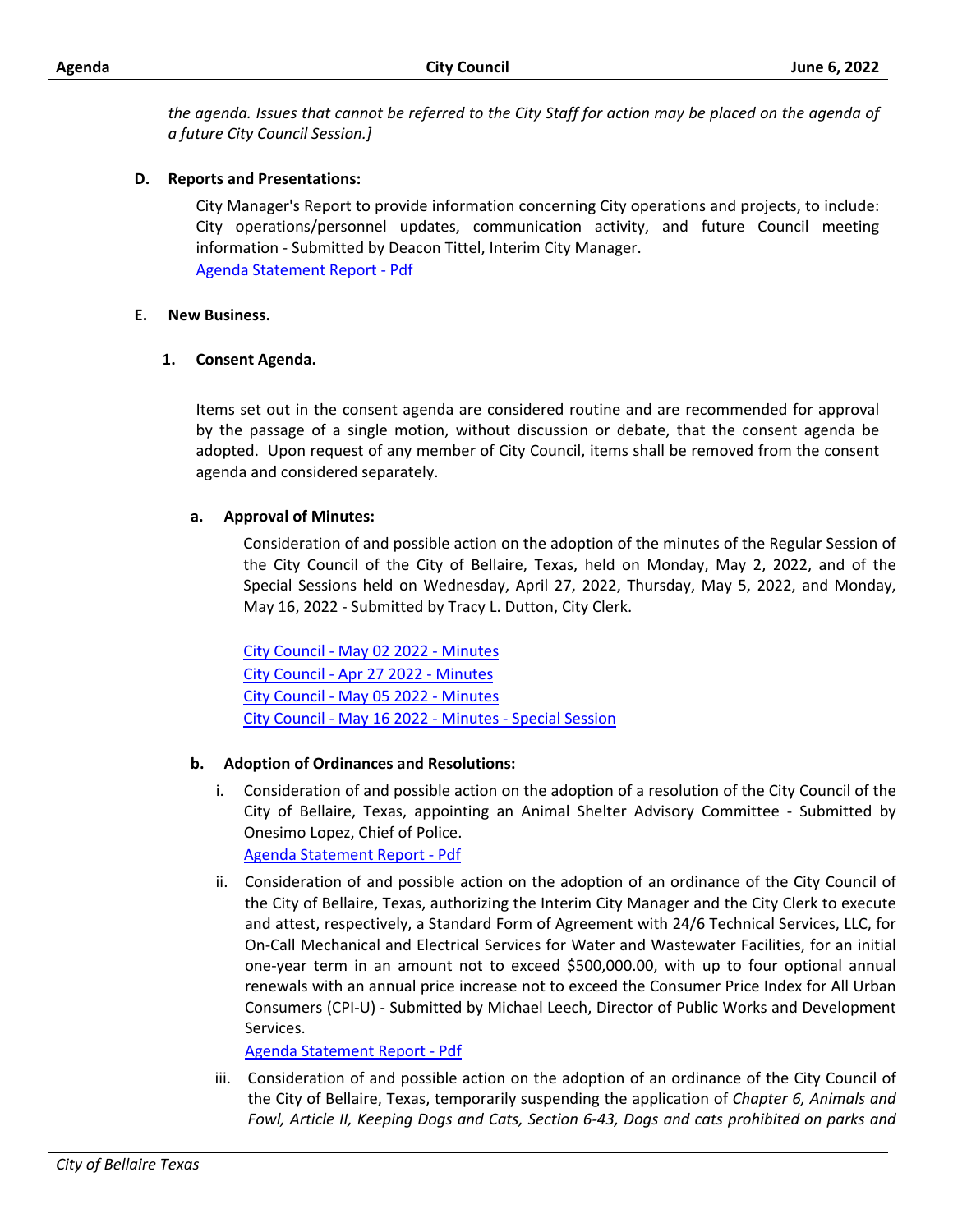*playgrounds*, and of *Chapter 3, Alcoholic Beverages, Article I, In General, Section 3-3, Use prohibited in public parks and other places,* of the *Code of Ordinances of the City of Bellaire, Texas*, for the purpose of allowing dogs and alcohol in Paseo Park, 5000 Bellaire Boulevard, Bellaire, Texas, during the Bellaire Arts and Crafts Festival hosted by the Bellaire Culture and Arts Board, said suspensions to commence at 9:00 a.m. and terminate at 5:00 p.m. on Saturday, November 12, 2022 - Submitted by Cheryl Bright, Community Relations Administrator, on behalf of the Bellaire Culture and Arts Board. [Agenda Statement Report - Pdf](http://bellairetx.civicweb.net/document/43476/_p%20class=_Normal2_%20style=_text-align_justify;__.pdf?handle=44F0777CEACF481BA49DB069C3806233)

#### **2. Items for Individual Consideration:**

- a. Consideration of and possible action on a request from the Bellaire Fire Department to accept grant funding in the amount of \$25,410.00 from the Bellaire Police and Fire Foundation for Veoci Core software to enhance Fire Department operations and emergency operations functionality - Submitted by Deacon Tittel, Fire Chief. [Agenda Statement Report - Pdf](http://bellairetx.civicweb.net/document/43432/_p%20style=_text-align_justify;__Consideration%20of.pdf?handle=19FFA45F5E8448229C6A0FD3F14C0F09)
- b. Consideration of and possible action to direct staff to prepare an ordinance amending the budget of the City of Bellaire, Texas, for the fiscal year beginning October 1, 2021, and ending September 30, 2022 (FY 2022), by adjusting certain fees for services in the FY 2022 Schedule of Fees and Charges - Submitted by Catherine Lewis, Brian Witt, and Jim Hotze, Council Members.

[Agenda Statement Report - Pdf](http://bellairetx.civicweb.net/document/43501/_p%20style=_text-align_justify;__Consideration%20of.pdf?handle=F093E29F482B444899A845146409EC6C)

c. Discussion and possible action regarding noise violations, temporary uses, and temporary use permits - Submitted by Jim Hotze, Council Member. [Agenda Statement Report - Pdf](http://bellairetx.civicweb.net/document/43497/_p%20style=_text-align_justify;__Discussion%20and%20p.pdf?handle=922143914C8A4C91BEE9A05C92979999)

#### **F. Community Interest Items from the Mayor and Council.**

It is the intent of this item to provide members of the City Council the opportunity to make a report about items of community interest, which may include expressions of thanks, congratulations, or condolence; information regarding holiday schedules; honorary recognition of City officials, employees, or other citizens or entities; reminders of upcoming events sponsored by the City or another entity that is scheduled to be attended by a City official or City employee; and announcements involving an imminent threat to the public health and safety of people in Bellaire that has arisen after the posting of the agenda.

No action may be taken on a reported item of community interest, and no possible action discussed except a proposal to place the subject on the agenda for a subsequent meeting.

*See Texas Government Code, Chapter 551, Open Meetings, Section 551.0415.*

**G. Adjourn.**

#### **III. CLOSED MEETING**

**A. Call to Order - Andrew S. Friedberg, Mayor.**